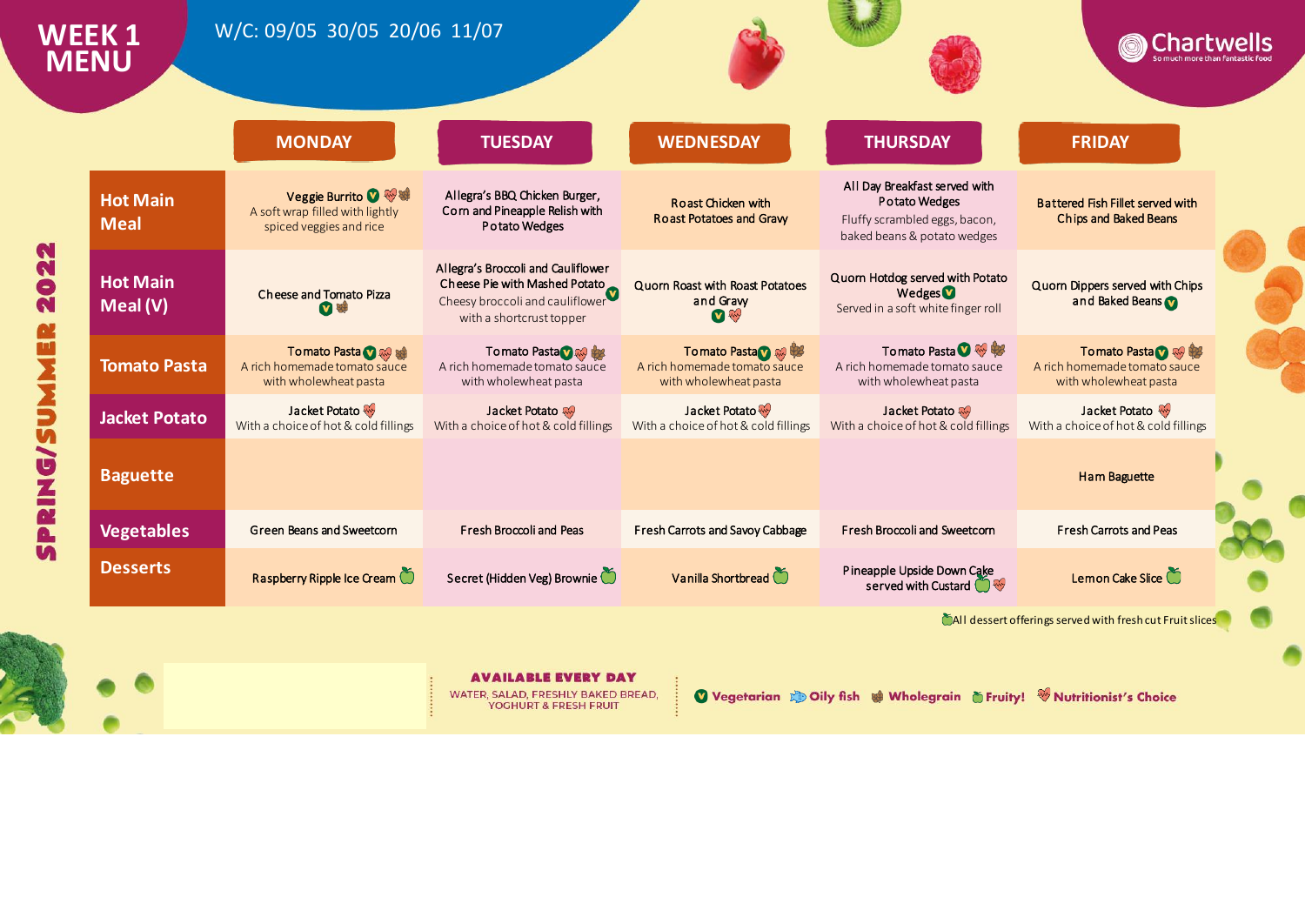|                                | <b>MONDAY</b>                                                                           | <b>TUESDAY</b>                                                                                                             | <b>WEDNESDAY</b>                                                                                                                        | <b>THURSDAY</b>                                                                | <b>FRIDAY</b>                                                                  |
|--------------------------------|-----------------------------------------------------------------------------------------|----------------------------------------------------------------------------------------------------------------------------|-----------------------------------------------------------------------------------------------------------------------------------------|--------------------------------------------------------------------------------|--------------------------------------------------------------------------------|
| <b>Hot Main</b><br><b>Meal</b> | Veggie Bolognese ? ※ 等<br>A rich veggie bolognese sauce<br>served with wholewheat penne | Pork Sausages served with creamy<br>Mashed Potatoes & Gravy                                                                | <b>Roast Turkey with</b><br><b>Roast Potatoes and Gravy</b>                                                                             | Beef Bolognese<br>Served with wholewheat pasta                                 | Fish Fingers served with Chips and<br><b>Baked Beans</b>                       |
| <b>Hot Main</b><br>Meal (V)    | Cheese and Tomato Pizza                                                                 | Veggie Burger served with Potato<br>Wedges <sup>1</sup><br>A delicious veggie burger, in a soft<br>white bap with ketchup. | Creamy Vegetable Pie<br>with Roast Potatoes and Graw<br>Mixed vegetables in a creamy<br>sauce topped with a cheesy<br>shortcrust pastry | Mild Chickpea and Potato Curry<br>served with Rice <b>O</b>                    | Quorn Dippers served with Chips<br>and Baked Beans                             |
| <b>Tomato Pasta</b>            | Tomato Pasta 2 彩導<br>A rich homemade tomato sauce<br>with wholewheat pasta              | To mato Pasta 7<br>A rich homemade tomato sauce<br>with wholewheat pasta                                                   | Tomato Pasta 3<br>A rich homemade tomato sauce<br>with wholewheat pasta                                                                 | Tomato Pasta <b>O</b><br>A rich homemade tomato sauce<br>with wholewheat pasta | Tomato Pasta <b>O</b><br>A rich homemade tomato sauce<br>with wholewheat pasta |
| <b>Jacket Potato</b>           | Jacket Potato<br>With a choice of hot & cold fillings                                   | Jacket Potato<br>With a choice of hot & cold fillings                                                                      | Jacket Potato<br>With a choice of hot & cold fillings                                                                                   | Jacket Potato<br>With a choice of hot & cold fillings                          | Jacket Potato<br>With a choice of hot & cold fillings                          |
| <b>Baguette</b>                |                                                                                         |                                                                                                                            |                                                                                                                                         |                                                                                | <b>Cheese Baguette</b>                                                         |
| <b>Vegetables</b>              | <b>Fresh Carrots and Sweetcorn</b>                                                      | Fresh Broccoli and Peas                                                                                                    | Fresh Carrots and Savoy Cabbage                                                                                                         | Green Beans and Sweetcorn                                                      | <b>Fresh Carrots and Peas</b>                                                  |
| <b>Desserts</b>                | O a ty Flapjack                                                                         | O range Shortbread                                                                                                         | Raspberry Yoghurt Cake                                                                                                                  | Fruity Chocolate Brownie                                                       | Vanilla Ice-Cream                                                              |